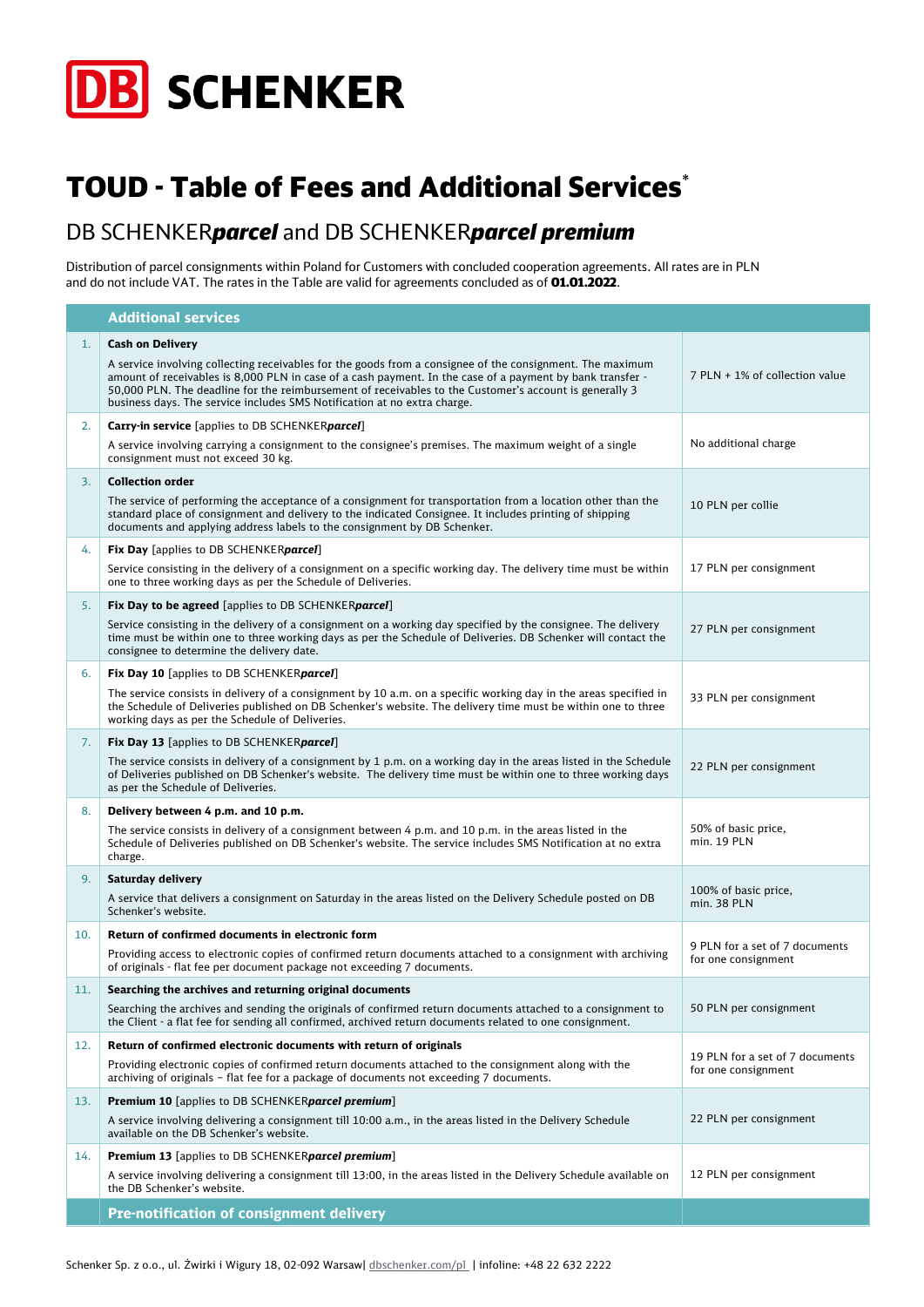| 15. | <b>Email Pre-notification</b>                                                                                                                                                                                                                                                                                                                                                                                                                                                                                                   |                                                                                                      |
|-----|---------------------------------------------------------------------------------------------------------------------------------------------------------------------------------------------------------------------------------------------------------------------------------------------------------------------------------------------------------------------------------------------------------------------------------------------------------------------------------------------------------------------------------|------------------------------------------------------------------------------------------------------|
|     | Additional service consisting in sending an e-mail to the Recipient with information about the planned delivery<br>of the consignment.                                                                                                                                                                                                                                                                                                                                                                                          | Free-of-charge service                                                                               |
| 16. | <b>SMS Pre-notification</b><br>Additional service consisting in sending to the Recipient an SMS message with information about the planned<br>consignment delivery.                                                                                                                                                                                                                                                                                                                                                             | 0,80 PLN per consignment for<br>DB SCHENKERparcel<br>Free-of-charge for<br>DB SCHENKERparcel premium |
| 17. | <b>Phone Pre-notification</b><br>An additional service involving Schenker contacting a consignee by phone before the delivery of the<br>consignment.                                                                                                                                                                                                                                                                                                                                                                            | 8 PLN per consignment for<br>DB SCHENKERparcel<br>Free-of-charge for<br>DB SCHENKERparcel premium    |
|     | <b>Proof of delivery</b>                                                                                                                                                                                                                                                                                                                                                                                                                                                                                                        |                                                                                                      |
| 18. | Electronic proof of delivery with the Consignee's signature                                                                                                                                                                                                                                                                                                                                                                                                                                                                     | In e-connect application - service                                                                   |
|     | Providing an electronic copy of proof of delivery with the consignee's signature (bottom part of waybill).<br>Available only in the e-connect application or, upon request, at a DB Schenker branch.                                                                                                                                                                                                                                                                                                                            | at no extra charge.<br>At DB Schenker branch - 1 PLN<br>per consignment                              |
| 19. | Paper proof of delivery<br>A service consisting in printing by DB Schenker, based on the Contracting Party order placed at the time of                                                                                                                                                                                                                                                                                                                                                                                          | 3 PLN per consignment                                                                                |
|     | ordering the shipment, document confirming delivery and obtaining confirmation of delivery in the form of the<br>recipient's signature on a document in paper form.                                                                                                                                                                                                                                                                                                                                                             |                                                                                                      |
| 20. | Sending a copy of waybill to the Customer                                                                                                                                                                                                                                                                                                                                                                                                                                                                                       | 50 PLN per consignment                                                                               |
|     | Searching the archive and sending a certified paper copy of the waybill to the Customer.                                                                                                                                                                                                                                                                                                                                                                                                                                        |                                                                                                      |
|     | <b>Special deliveries</b>                                                                                                                                                                                                                                                                                                                                                                                                                                                                                                       |                                                                                                      |
| 21. | Delivery to retail chains                                                                                                                                                                                                                                                                                                                                                                                                                                                                                                       |                                                                                                      |
|     | Delivery to logistics centers and chain stores requiring special conditions for delivery (e.g. delivery within a<br>time window, waiting to count delivered merchandise, or use of consignee's pre-notification of consignment<br>delivery systems). The valid list of supported retail chains is listed in the Delivery Schedule on the DB<br>Schenker's website.                                                                                                                                                              | 15% of the basic price per<br>consignment                                                            |
| 22. | Delivery in remote areas                                                                                                                                                                                                                                                                                                                                                                                                                                                                                                        |                                                                                                      |
|     | Delivery to areas that are difficult to access, generally not associated with urban development, such as<br>mountain and coastal areas, where access is significantly restricted or involves additional requirements for the<br>means of transport delivering the consignment. The fee is applicable to the areas listed in the Delivery<br>Schedule posted on DB Schenker's website.                                                                                                                                           | 30% of the basic price per<br>consignment                                                            |
|     |                                                                                                                                                                                                                                                                                                                                                                                                                                                                                                                                 |                                                                                                      |
| 23. | Delivery in urban areas with difficult access                                                                                                                                                                                                                                                                                                                                                                                                                                                                                   |                                                                                                      |
|     | Delivery in urban areas characterized by impediments due to, but not limited to, entrance fees, significant<br>tonnage restrictions, obtaining paid permits/passes, or hourly restrictions on entry. The fee is applicable to the<br>areas listed in the Delivery Schedule posted on DB Schenker's website.                                                                                                                                                                                                                     | 15% of the basic price per<br>consignment                                                            |
|     | <b>Consignment parameters control</b>                                                                                                                                                                                                                                                                                                                                                                                                                                                                                           |                                                                                                      |
| 24. | <b>Handling non-standard elements</b>                                                                                                                                                                                                                                                                                                                                                                                                                                                                                           |                                                                                                      |
|     | A service involving handling a package whose dimensions or characteristics exceed the standard parameters<br>defined for the service, but meet the conditions defined as the maximum service parameters.                                                                                                                                                                                                                                                                                                                        | 28 PLN per collie                                                                                    |
| 25. | Handling of items exceeding maximum parameters<br>The fee applies to consignments that exceed the allowable maximum parameters specified for the service.                                                                                                                                                                                                                                                                                                                                                                       | 90 PLN per collie                                                                                    |
| 26. | Correction of incorrect or incomplete consignment data                                                                                                                                                                                                                                                                                                                                                                                                                                                                          |                                                                                                      |
|     | The fee applies to the correction of Consignee's address and contact data, data on collections and other<br>additional services.                                                                                                                                                                                                                                                                                                                                                                                                | 20 PLN per consignment                                                                               |
|     | <b>Additional fees</b>                                                                                                                                                                                                                                                                                                                                                                                                                                                                                                          |                                                                                                      |
| 27. | Toll                                                                                                                                                                                                                                                                                                                                                                                                                                                                                                                            |                                                                                                      |
|     | A toll charge for the use of toll roads covered by an electronic toll collection system or toll highways covered<br>by payment systems.                                                                                                                                                                                                                                                                                                                                                                                         | 4.71 % of the basic price per<br>consignment                                                         |
| 28. | Seasonal surcharge<br>A fee for handling consignments during peak shipping periods. The seasonal surcharge applies a) for 10<br>business days before and 4 business days after Easter*, b) from 5th business day before 1st May till 3rd<br>business day after 3rd May, c) from 5th business day before and till 3rd business day after Corpus Christi*, and<br>d) from September 1 till December 31 e) for the last 5 working days of the month in the period from March to<br>August (* - applies to Catholic holiday dates). | 7.5% of the basic price per<br>consignment                                                           |
|     | <b>Administrative Fees</b>                                                                                                                                                                                                                                                                                                                                                                                                                                                                                                      |                                                                                                      |
|     |                                                                                                                                                                                                                                                                                                                                                                                                                                                                                                                                 |                                                                                                      |
| 29. | Filling out the electronic data transmission<br>The fee applies to consignments for which electronic data has been filled out without the use of applications<br>integrated with the DB Schenker system.                                                                                                                                                                                                                                                                                                                        | 10 PLN per consignment                                                                               |
| 30. | Preparation of waybills on behalf of the Customer                                                                                                                                                                                                                                                                                                                                                                                                                                                                               |                                                                                                      |